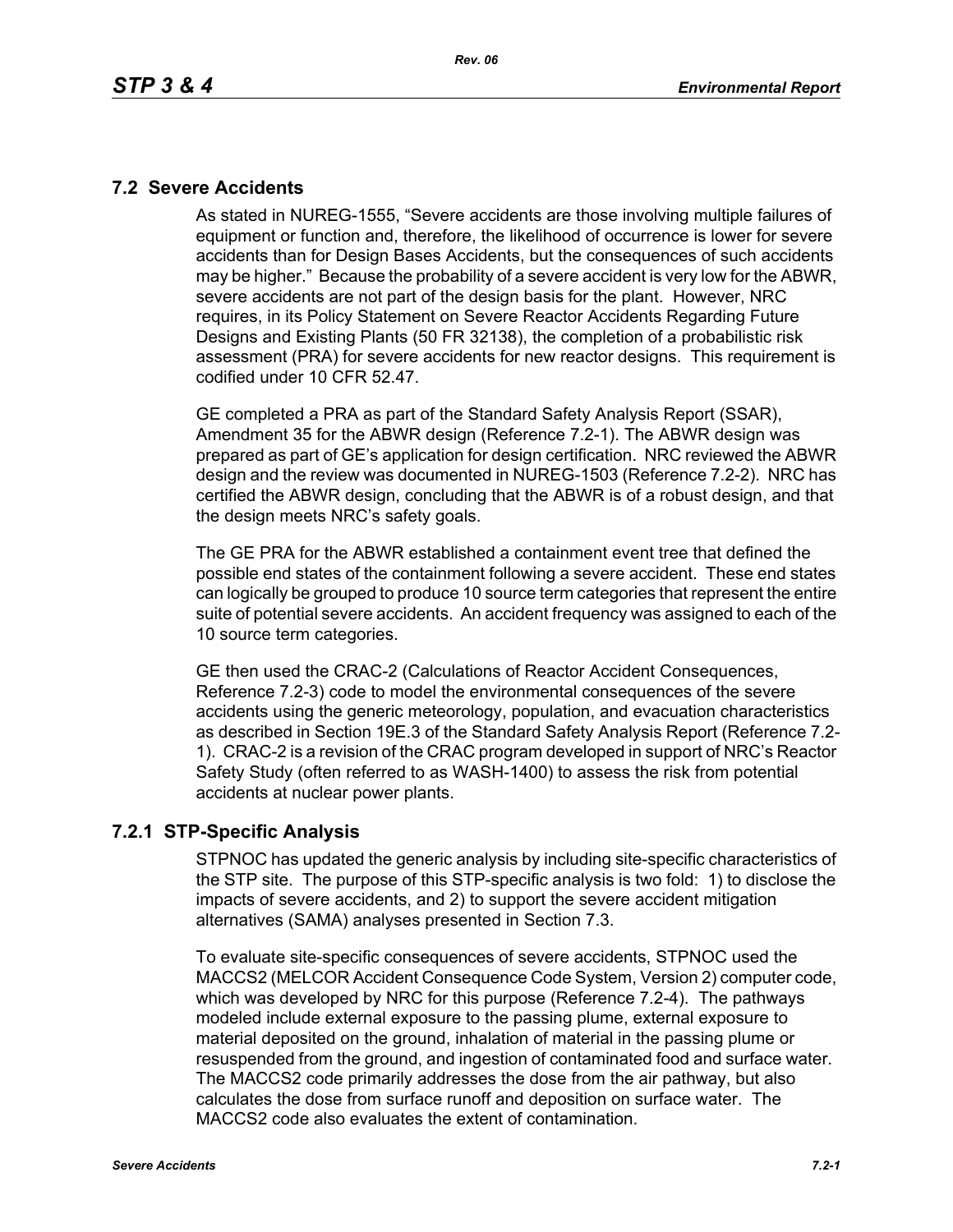To assess human health impacts from severe accidents, STPNOC determined the collective dose to the 50-mile population, the number of late cancer fatalities, and the number of early fatalities associated with a severe accident. A 50-mile circular area is the standard range used in modeling consequences to the offsite population from an airborne release. Economic costs were also determined, including the cost of emergency response actions and long-term protective actions. Emergency response costs include compensation for evacuees and relocated people who are removed from their homes as a result of radiation exposure during the course of the accident (food, housing, transportation, and lost income). Longer-term protective action costs within a 50-mile radius include:

- Costs of interdiction of farms, residences, and food
- Decontamination of farm and residential land
- Permanent condemnation of residential and farm land, milk, and crops

Five files provide input to a MACCS2 analysis. The first three are as follows:

- **ATMOS** provides data to track the material released to the atmosphere as it is dispersed and deposited. The calculation uses a Gaussian plume model. Important inputs in this file include the core inventory, release fractions, and geometry of the reactor and associated buildings. To the extent possible, the input data are the same as those in the GE CRAC-2 input files in the generic probabilistic risk assessment.
- EARLY provides inputs to calculations regarding exposure in the time period immediately following the release. Important site-specific information includes emergency response information such as evacuation time.
- CHRONC provides data for calculating long-term impacts and economic costs and includes region-specific data on agriculture and economic factors.

The following MACCS2 files access:

- A meteorological file, which uses actual STP meteorological monitoring data.
- A site characteristics file that is built using SECPOP2000 (Reference 7.2-5). SECPOP2000 incorporates 2000 census data for the 50-mile region around the STP site. For this analysis, the census data were modified to include transient populations and were projected to the year 2060. All releases are modeled as occurring at ground level.

The results of the MACCS2 analysis and accident frequency information from GE (Reference 7.2-6) were used to determine risk, which is the product of the frequency of an accident and the consequences of the accident. The sum of the accident frequencies is known as the core damage frequency and includes only internally initiated events. Externally initiated events, and their associated small contribution to risk, are described in FSAR Section 19.4. Core damage frequencies and nuclide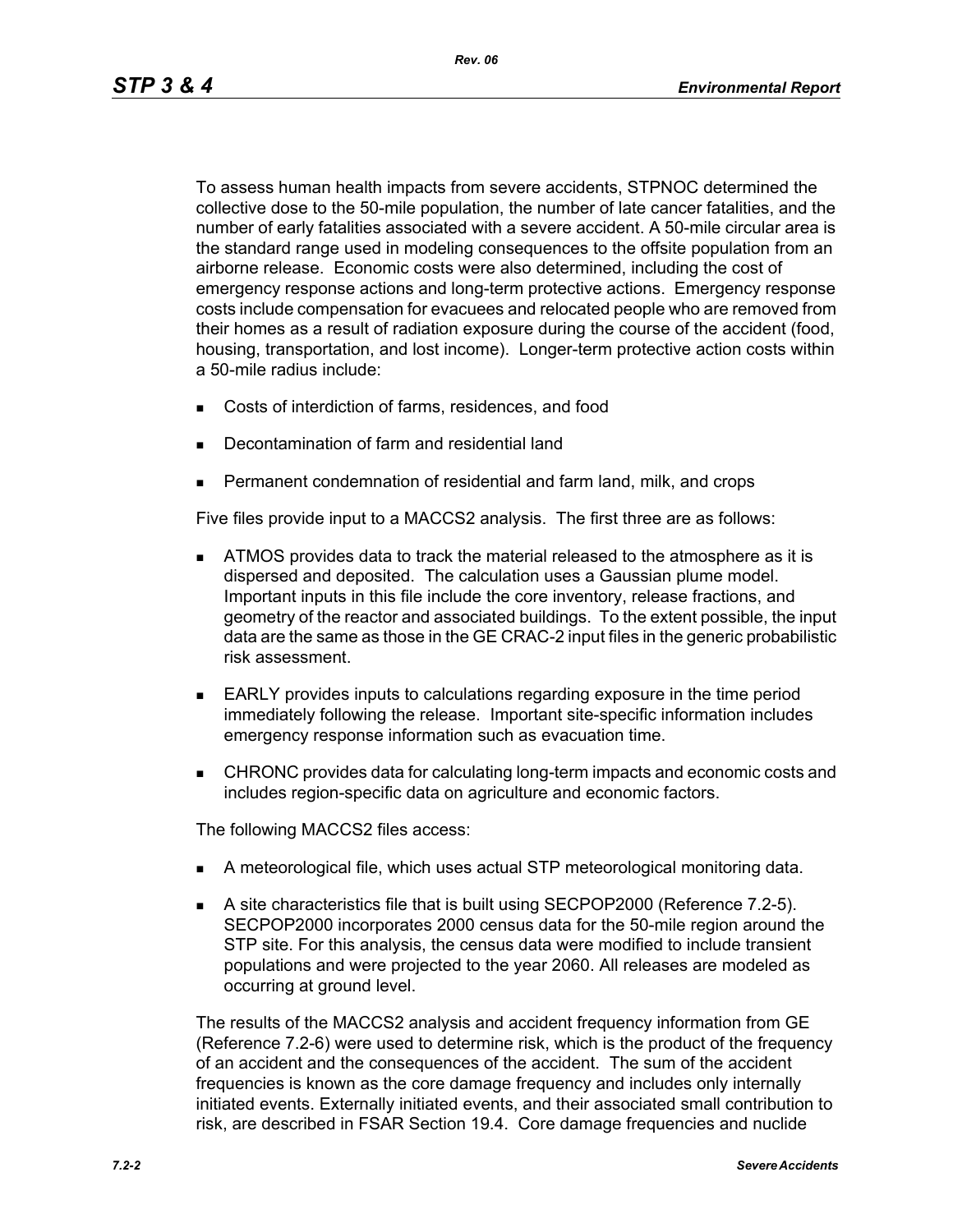*Rev. 06*

release fractions for each release category are given in Table 7.2-1. The consequence can be either collective radiation dose or economic cost. Dose-risk is the product of the radiation dose and the accident frequency. Because the ABWR's severe accident analysis addressed a suite of accidents, the individual risks are added to provide a total risk. The same process was applied to estimating cost-risk. Therefore, risk can be reported as person-rem per reactor year or dollars per reactor year.

#### **7.2.2 Consequences to Population Groups**

The pathway consequences to population groups including air pathways, surface water, and groundwater pathways are discussed in the following sections. The presence of threatened and endangered species and federally designated critical habitat are discussed in Subsections 2.4.1 and 2.4.2. The impacts on threatened and endangered species due to the previously calculated radiation exposure levels are discussed in Subsection 5.4.4. The all pathways (water + air), water ingestion, and air pathways dose-risks for each of the three years of meteorology are presented by source term category in Table 7.2-2.

#### **7.2.2.1 Air Pathways**

Each of the accident categories was analyzed with MACCS2 to estimate population dose, number of early and latent fatalities, cost, and farm land requiring decontamination. The analysis assumed that 95% of the 10-mile population was evacuated following declaration of a general emergency. People that do not evacuate remain at their residences and are exposed as if they are going about their normal activities. For each accident category, the risk for each analytical endpoint was calculated by multiplying the analytical endpoint by the accident category frequency and adding across all accident categories. The results are provided in Table 7.2-3.

## **7.2.2.2 Surface Water Pathways**

People can be exposed to radiation when airborne radioactivity is deposited onto the ground and runs off into surface water or is deposited directly onto surface water. The exposure pathway can be from drinking the water, submersion in the water (swimming), undertaking activities near the shoreline (fishing and boating), or ingestion of fish or shellfish. For the surface water pathway, MACCS2 only calculates the dose from drinking the water. The maximum MACCS2 severe accident dose-risk to the 50 mile population from drinking the water is  $3.4 \times 10^{-4}$  person-rem per year of ABWR operation. This value is included in the air pathways dose (Table 7.2-1) and is the sum of all accident category risks.

Surface water bodies within the 50-mile region of the STP site that are accessible to the public include the Colorado River, the Gulf of Mexico, and other smaller water bodies. In NUREG-1437, the NRC evaluated doses from the aquatic food pathway (fishing) for the current nuclear fleet of reactors (Reference 7.2-7). For sites discharging to small rivers, the NRC evaluation estimated the uninterdicted aquatic food pathway dose risk as 0.4 person-rem per reactor year. For sites near large water bodies, values ranged from 270 person-rem per reactor year (Hope Creek on Delaware Bay) to 5500 person-rem per reactor year (Calvert Cliffs on Chesapeake Bay). Although the STP site is not specifically identified in this NUREG-1437 analysis,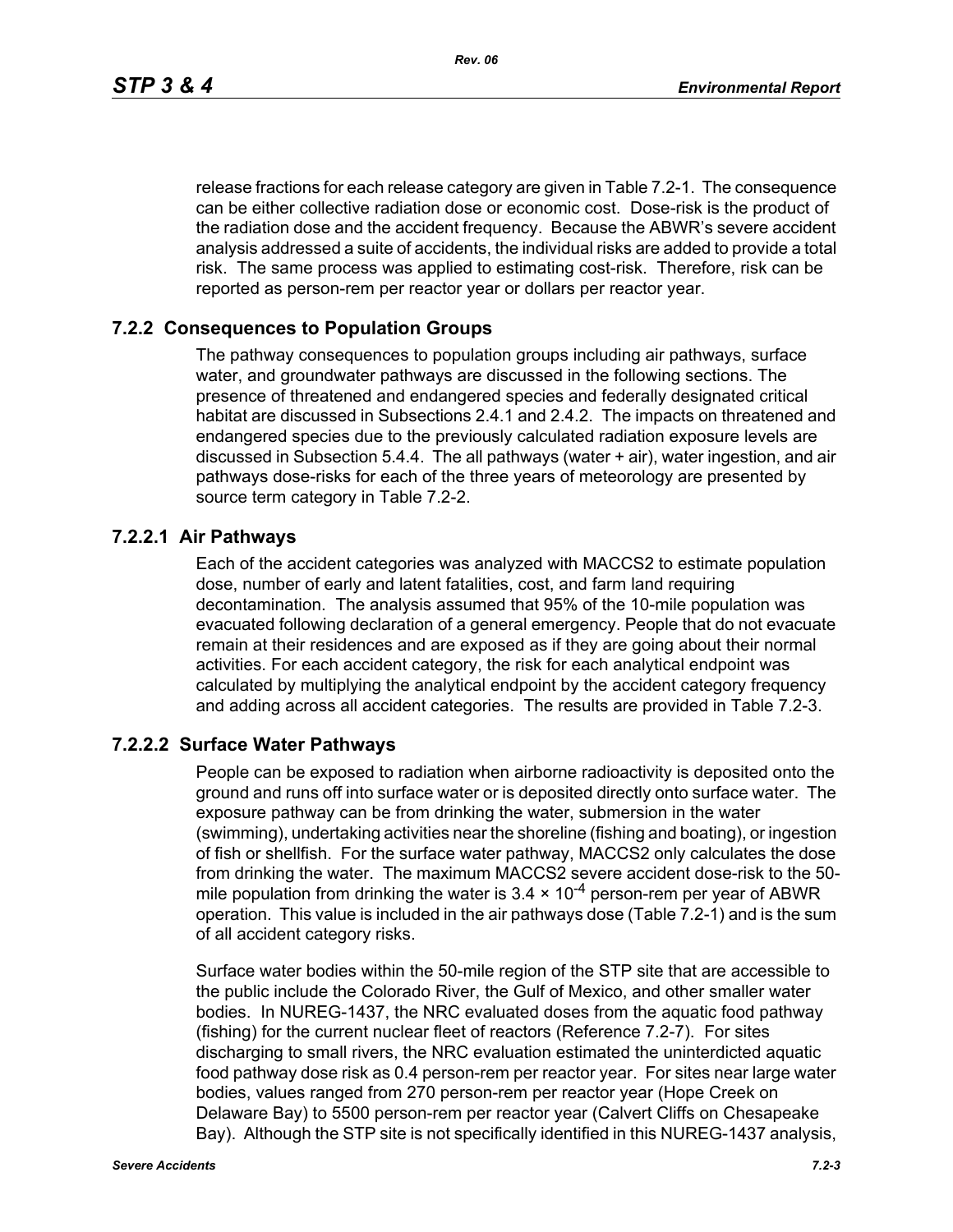it would more likely fall between the small river analysis and the least impactive large water body analysis (Hope Creek), given the STP site's distance from nearby major water bodies (6 to 10 miles). Actual dose-risk values would be expected to be much less (by a factor of 2 to 10) due to interdiction of contaminated foods (Reference 7.2- 7). Furthermore, because the ABWR atmospheric pathway doses are significantly lower than those of the current nuclear fleet, it is reasonable to conclude that the doses from surface water sources would be consistently lower than those reported above for the surface water pathway.

Surface water pathways involving submersion in the water and undertaking activities near the shoreline are not modeled by MACCS2. Neither does NUREG-1437 provide specific data on submersion and shoreline activities. However, it does indicate that these contributors to dose are much less than for drinking water and consuming aquatic foods, especially at estuary sites.

#### **7.2.2.3 Groundwater Pathways**

Radioactivity released during a severe accident could enter the groundwater. ER section 2.3.1.2 (and Figures 2.3.1-23 and 24) describes the groundwater flow path from the STP site. Shallow aquifer water flows towards discharge points at a livestock well and towards the Colorado River. The deep aquifer is separated from the shallow aquifer by a 100-150 foot thick clay and silt layer. Groundwater in the deep aquifer flows toward site production wells, thus precluding the potential for offsite migration. Due to the separation of shallow and deep layers and the deep aquifer flow directions, the latter layer does not affect potential offsite migration impacts.

NUREG-1437 evaluated the groundwater pathway dose, based on the analysis in NUREG-0440, the Liquid Pathway Generic Study (LPGS) (Reference 7.2-8). NUREG-0440 analyzed a core meltdown that is assumed to contaminate groundwater that subsequently contaminates surface water. NUREG-1437 compares STP 1 & 2 groundwater pathway severe accident doses to the results of NUREG-0440; the STP 1 & 2 results are shown to be very much less than the LPGS value. NUREG-1437 concludes that the risk from groundwater releases is a small fraction of that from atmospheric releases for sites such as STP.

The proposed location for STP 3 & 4 has the same groundwater characteristics as the location for STP 1 & 2. The severe accident frequency for the ABWR  $(1.5x10^{-7}$  per reactor year) is lower than that of STP 1 & 2 ( $1x10^{-5}$  per reactor year). Furthermore, the ABWR has containment features which would mitigate and even prevent a core meltdown from escaping the primary containment. These features include: the containment having inert gas, a high density basaltic concrete below the vessel (corium shield), and fusible plug valves that would allow the lower drywell to flood from the suppression pool. Therefore, the risks from the STP 3 & 4 groundwater pathway would not only be less than from the air pathways, but would be less than from the existing units.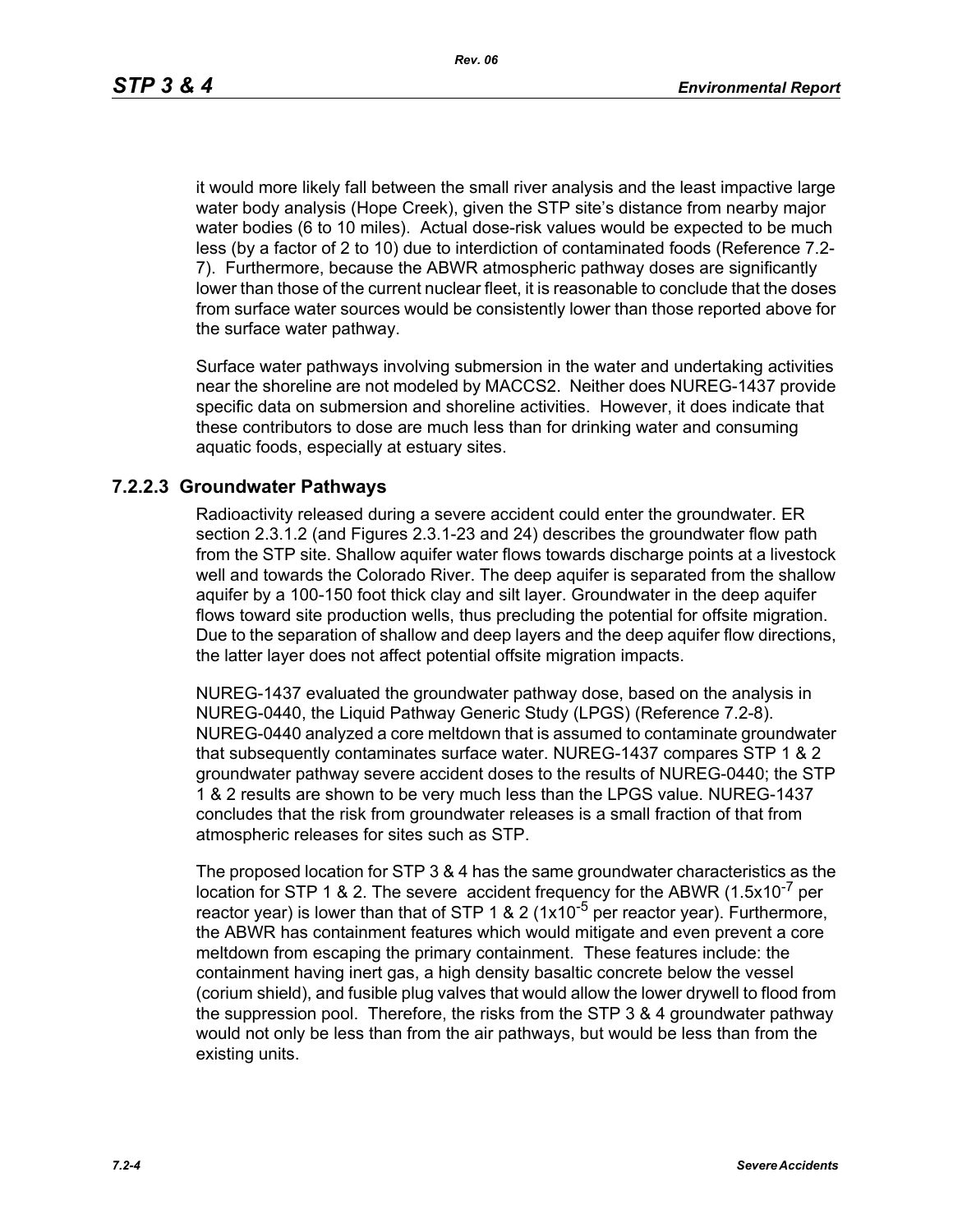# **7.2.3 Comparison to NRC Safety Goals**

The ABWR SSAR (Reference 7.2-1) evaluates performance of the ABWR under generic conditions to three safety goals: (1) individual risk goal, (2) societal risk goal, and (3) radiation risk goal. These goals are defined in the following subsections.

## **7.2.3.1 Individual Risk Goal**

The risk to an average individual in the vicinity of a nuclear power plant of experiencing a prompt fatality resulting from a severe reactor accident should not exceed one-tenth of one percent (0.1%) of the sum of "prompt fatality risks" resulting from other accidents to which members of the U.S. population are generally exposed. As noted in the Safety Goals Policy statement (51 FR 30028), "vicinity" is defined as the area within one mile of the plant site boundary. "Prompt Fatality Risks" are defined as the sum of risks which the average individual residing in the vicinity of the plant is exposed to as a result of normal daily activities (driving, household, chores, occupational activities, etc.). For this evaluation, the sum of prompt fatality risks was taken as the U.S. accidental death risk value of 36.9 deaths per 100,000 people per year (Reference 7.2-9).

## **7.2.3.2 Societal Risk Goal**

The risk to the population in the area near a nuclear power plant of cancer fatalities that might result from nuclear power plant operation should not exceed one-tenth of one percent (0.1%) of the sum of the cancer fatality risks resulting from all other causes. As noted in the Safety Goal Policy Statement (51 FR 30028), "near" is defined as within 10 miles of the plant. The cancer fatality risk was taken as 187.5 deaths per 100,000 people per year based upon National Center for Health Statistics and U.S. Census Bureau data for 2002-2004 (Reference 7.2-9, Reference 7.2-10, Reference 7.2-11, and Reference 7.2-12).

## **7.2.3.3 Radiation Dose Goal**

The probability of an individual exceeding a whole body dose of 0.25 sievert at a distance of one-half mile from the reactor shall be less than one in a million per reactor year.

Table 7.2-4 provides the quantitative evaluation of these three safety goals, the generic ABWR calculation of these risk values, and the STP-specific calculation of these risk values.

## **7.2.4 Conclusions**

The total calculated dose-risk to the 50-mile population from airborne releases from an ABWR reactor at the STP site would be 0.0043 person-rem per reactor year (Table 7.2-1). This value is less than the value calculated by GE in the Technical Support Document for the ABWR (Reference 7.2-6); 0.269 person-rem for 60 years plant life, which is equal to 4.48  $\times$  10<sup>-3</sup> person-rem per reactor year), less than the population risk for all current reactors that have undergone license renewal, and less than that for the five reactors analyzed in NUREG-1150 (Reference 7.2-13), which range from 50 to 5,000 person-rem per reactor year for dose-risk. As reported in NUREG-1811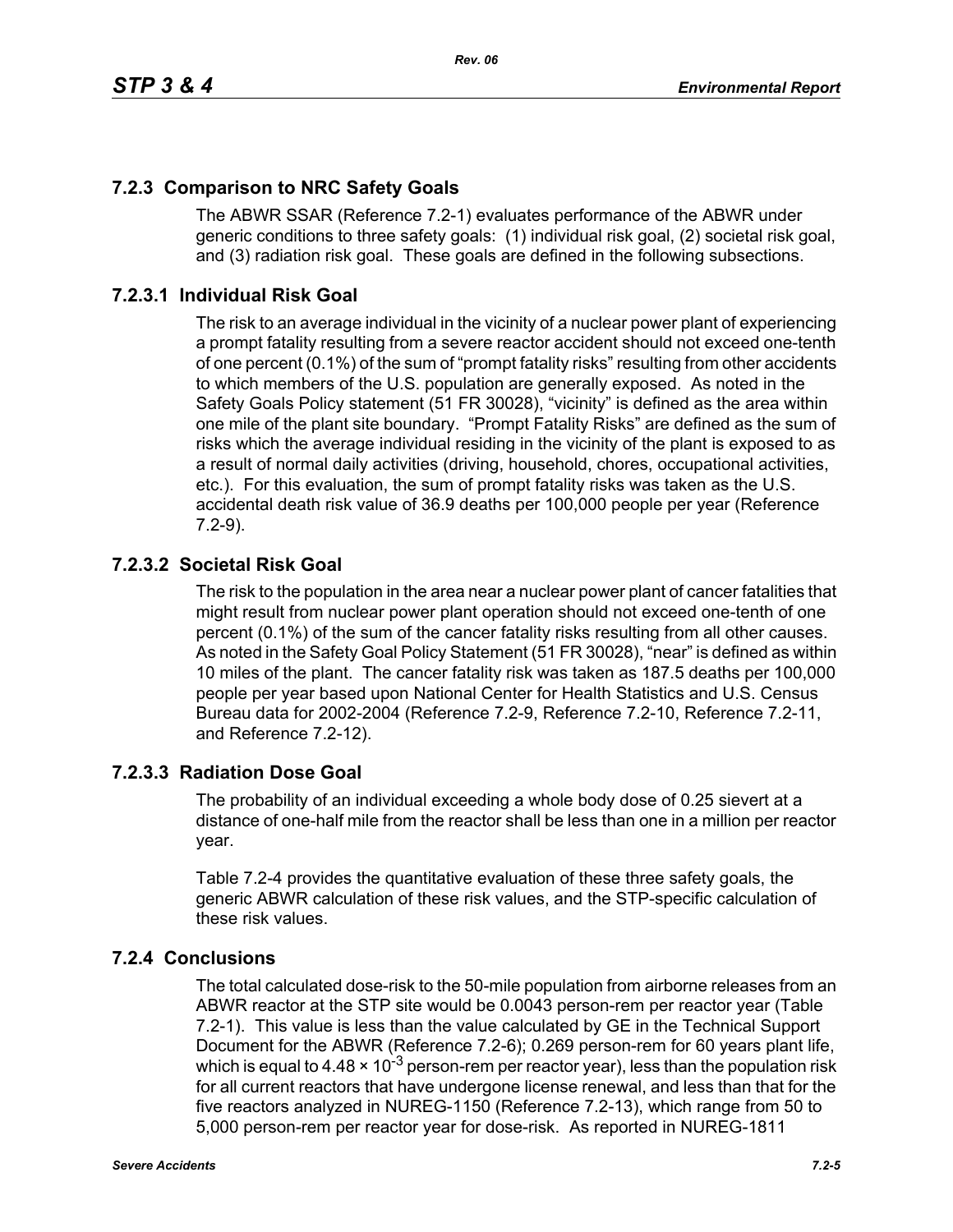(Reference 7.2-14), the lowest dose-risk for reactors currently undergoing license renewal is 0.55 person-rem per reactor year.

Comparisons with the existing nuclear reactor fleet (Subsection 7.2.2.2) indicate that risk from the surface water pathway is small. Under the severe accident scenarios, surface water is primarily contaminated by atmospheric deposition. The ABWR atmospheric pathway doses are significantly lower than those of the current nuclear fleet. Therefore, it is reasonable to conclude that the doses from the surface water pathway at STP 3 & 4 would be consistently lower than those reported in Subsection 7.2.2.2 for the current fleet.

The risks of groundwater contamination from a severe ABWR accident (see Subsection 7.2.2.3) would be much less than the risk from currently licensed reactors. Additionally, interdiction could substantially reduce the groundwater pathway risks.

For comparison, as reported in Section 5.4, the total collective dose from STP 3 & 4 normal airborne releases is expected to be 0.5 person-rem annually. As previously described, dose-risk is dose times frequency. Normal operations have a frequency of one. Therefore, the dose-risk for normal operations is 0.5 person-rem per reactor year. Comparing this value to the severe accident dose-risk of 0.0043 person-rem per reactor year indicates that the dose risk from severe accidents is approximately 0.9 percent of the dose risk from normal operations.

The probability-weighted risk of cancer fatalities (early and late) from a severe accident for STP 3 or 4 is reported in Table 7.2-1 as 2.6  $\times$  10<sup>-6</sup> fatalities per reactor year. The probability of an individual dying from any cancer from any cause is approximately 0.23 over a lifetime. Comparing this value to the  $2.6 \times 10^{-6}$  fatalities per reactor year indicates that individual risk is 0.0011% of the background risk, which is less than 0.1% of the background risk.

#### **7.2.5 References**

- 7.2-1 "Deterministic Evaluations," Chapter 19E, ABWR Standard Safety Analysis Report, Amendment 35, General Electric.
- 7.2-2 "Final Safety Evaluation Report Related to Certification of the Advanced Boiling Water Reactor Design," NUREG-1503, July 1994.
- 7.2-3 "Calculations of Reactor Accident Consequences Version 2, CRAC2: Computer Code User's Guide," NUREG/CR-2326, February 1983.
- 7.2-4 "Code Manual for MACCS2: User's Guide," NUREG/CR-6613, SAND97- 0594, Volume 1, Chanin, D. I. and M. L. Young, Sandia National Laboratories, Albuquerque, New Mexico, May 1998.
- 7.2-5 "SECPOP2000: Sector Population, Land Fraction, and Economic Estimation Program," NUREG/CR-6525, Rev. 1, August 2003.
- 7.2-6 "Technical Support Document for the ABWR," Revision 1, MPL No. A90- 3230, General Electric, San Jose, California, November 18, 1994.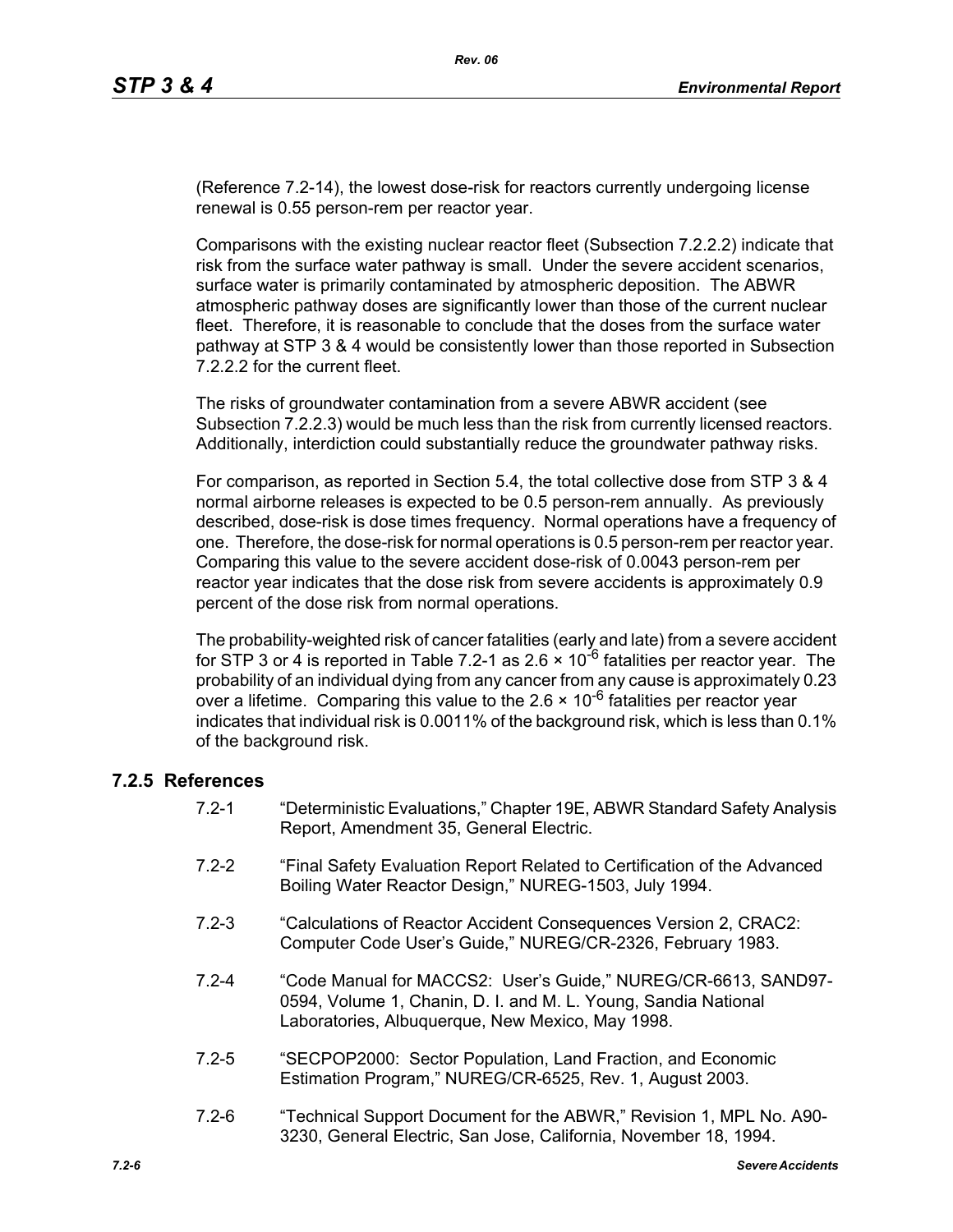- 7.2-7 "Generic Environmental Impact Statement for License Renewal of Nuclear Plants," NUREG-1437, May 1996.
- 7.2-8 "Liquid Pathway Generic Study: Impacts of Accidental Radioactive Releases to the Hydrosphere from Floating and Land-Based Nuclear Power Plants," NUREG-0440, February 1978.
- 7.2-9 "Table A. Deaths percentage of total deaths, death rates, and age-adjusted death rates for the 15 leading causes of death in 2002," National Vital Statistics Report, CDC, United States, Volume 54, Number 10, January 31, 2006. Available at http://www.cdc.gov/nchs/data/nvsr/nvsr54/nvsr54\_10.pdf, accessed May 7, 2007.
- 7.2-10 GCT-T1-R. Population Estimates, 2006 Population Estimates, USCB (U.S. Census Bureau). Available at http://factfinder.census.gov/servlet/ GCTTable? bm=y&-geo\_id=01000US&-\_box\_head\_nbr=GCT-T1-R&ds\_name=PEP\_2006\_EST&-\_lang=en&-format=US-9S&-\_sse=on. accessed May 7, 2007.
- 7.2-11 "Table 10. Number of Deaths from 113 Selected Causes, by Age: United States 2003," National Vital Statistics Report, Volume 54, Number 13, April 19, 2006, CDC. Available at http://www.cdc.gov/nchs/data/nvsr/nvsr54/nvsr54\_13.pdf, accessed May 7, 2007.
- 7.2-12 "Table 1. Deaths, Age-Adjusted Death Rate, and Life Expectancy at Birth, by Race and Sex, and Infant Death Mortality Rates, by Race: United States 2003 and 2004," National Center for Health Statistics, CDC. Available at http://www.cdc.gov/nchs/products/pubs/pubd/ hestats/finaldeaths04/finaldeaths04\_tables.pdf#2, accessed May 7, 2007.
- 7.2-13 "Severe Accident Risks: An Assessment for Five U.S. Nuclear Power Plants," NUREG-1150, June 1989.
- 7.2-14 "Environmental Impact Statement for an Early Site Permit (ESP) at the North Anna ESP Site," NUREG 1811, December 2006.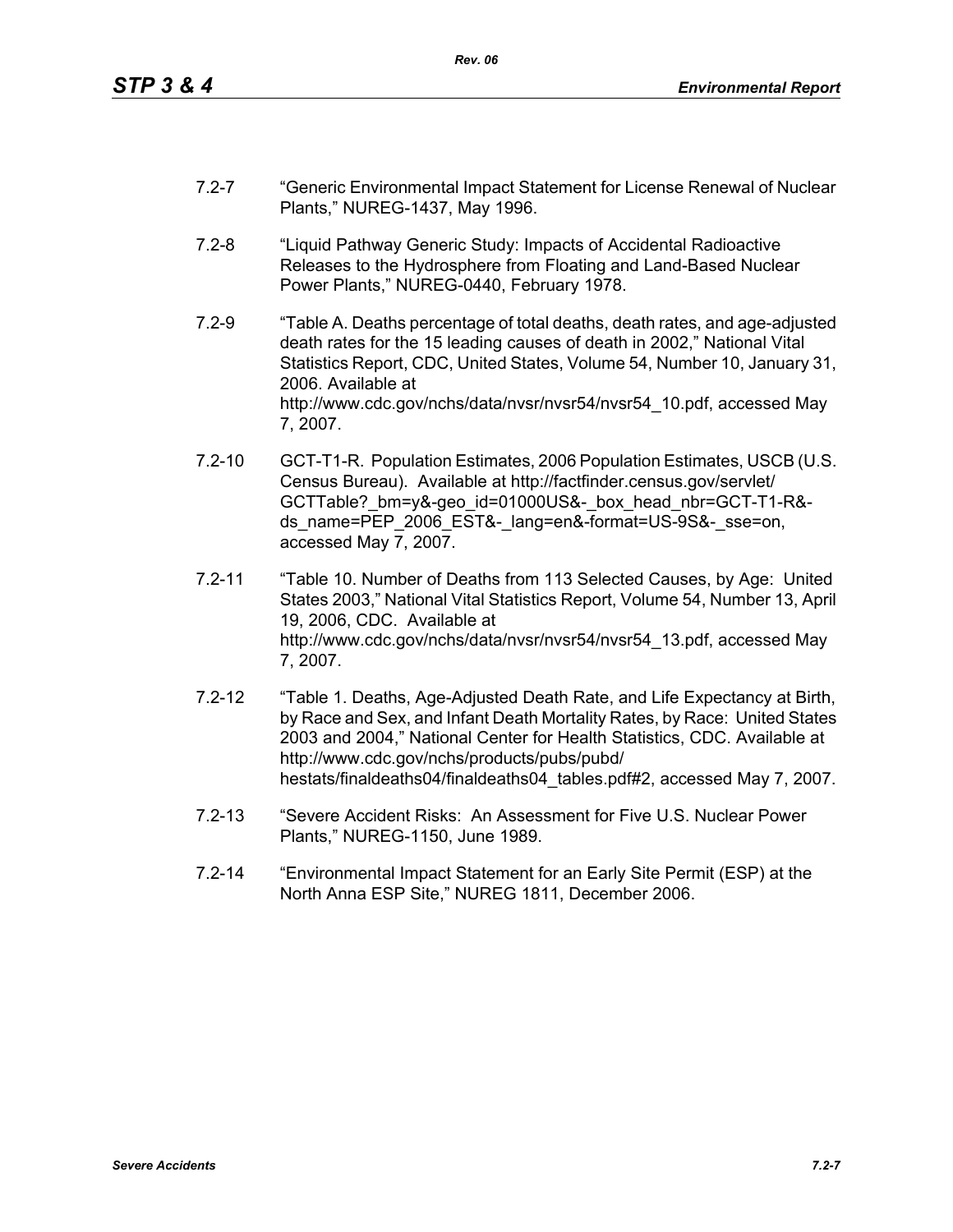|                         |                              | <b>Nuclide Group Release Fraction</b> |          |          |
|-------------------------|------------------------------|---------------------------------------|----------|----------|
| <b>Release Category</b> | <b>Core Damage Frequency</b> | <b>Noble</b>                          |          | Cs       |
| <b>NCL</b>              | 1.34E-7                      | 0.044                                 | 2.30E-05 | 2.30E-05 |
| CASE1                   | 2.08E-8                      |                                       | 1.50E-07 | 1.30E-05 |
| CASE <sub>2</sub>       | $<$ 1.E-10 (taken as 1.E-10) | 1                                     | 5.00E-06 | 5.00E-06 |
| CASE3                   | $<$ 1.E-10 (taken as 1.E-10) | 1                                     | 2.80E-04 | 2.20E-03 |
| CASE4                   | <1.E-10 (taken as 1.E-10)    | 1                                     | 1.60E-03 | 1.60E-03 |
| CASE <sub>5</sub>       | $<$ 1.E-10 (taken as 1.E-10) |                                       | 6.00E-03 | 5.30E-04 |
| CASE6                   | $<$ 1.E-10 (taken as 1.E-10) | 1                                     | 3.10E-02 | 7.70E-02 |
| CASE7                   | 3.91E-10                     | 1                                     | 8.90E-02 | 9.90E-02 |
| CASE8                   | 4.05E-10                     | 1                                     | 1.90E-01 | 2.50E-01 |
| CASE <sub>9</sub>       | 1.70E-10                     |                                       | 3.70E-01 | 3.60E-01 |

| Table 7.2-1 Core Damage Frequency and Release Fractions by Release Category |  |
|-----------------------------------------------------------------------------|--|
|                                                                             |  |

NOTE: Releases for the nuclide groups not included above are negligible.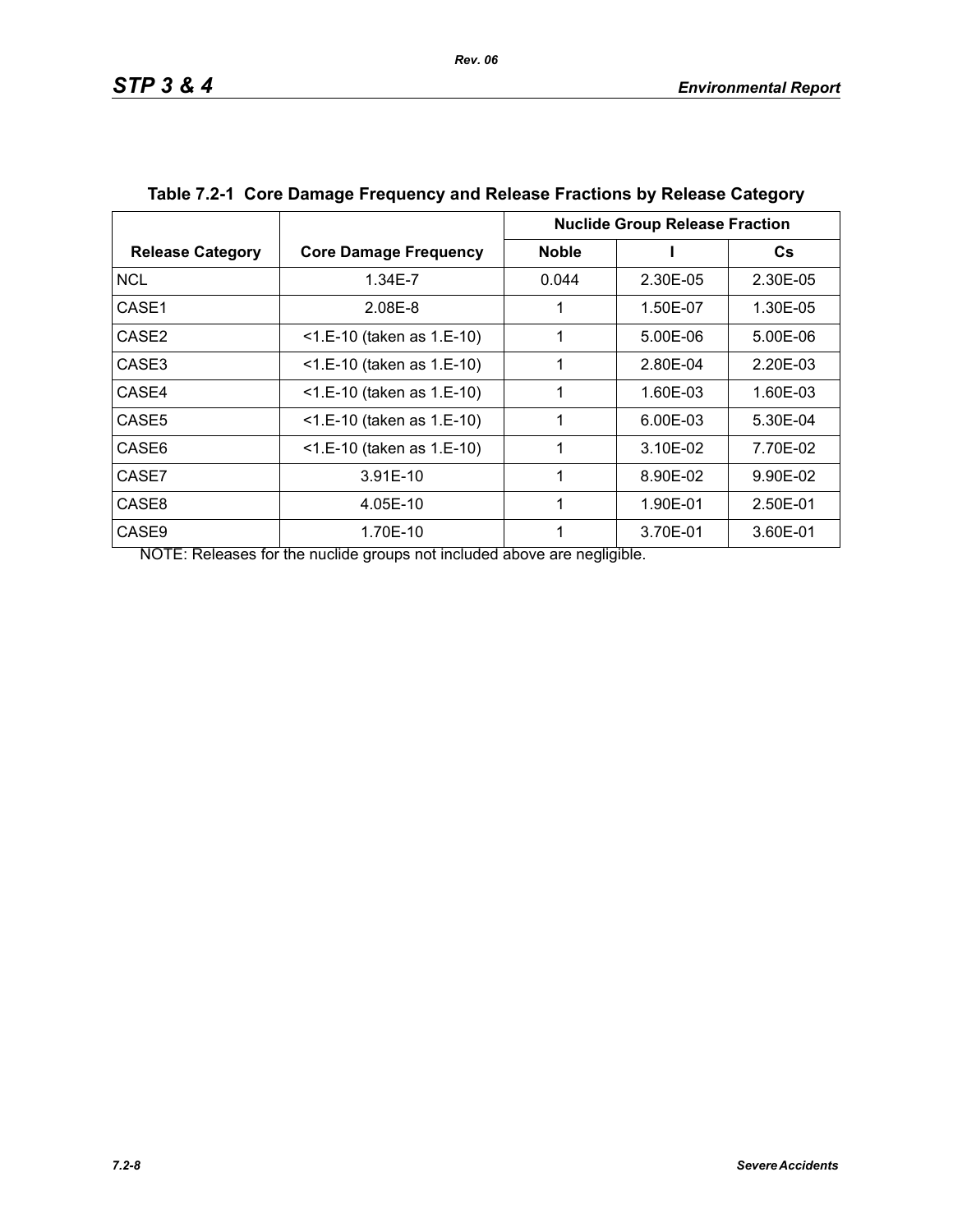| <b>Year of Meteorological</b><br>Data/ Source Term<br>Category | <b>All Pathways Dose-</b><br><b>Consequence</b><br>(person-rem) | <b>Water Ingestion Dose-</b><br><b>Consequence</b><br>(person-rem) | Air Pathway Dose-<br><b>Consequence</b><br>(person-rem) |
|----------------------------------------------------------------|-----------------------------------------------------------------|--------------------------------------------------------------------|---------------------------------------------------------|
| 1997                                                           |                                                                 |                                                                    |                                                         |
| <b>NCL</b>                                                     | 1.89E+04                                                        | 3.59E+01                                                           | 1.89E+04                                                |
| Case 1                                                         | 1.06E+04                                                        | 2.03E+01                                                           | 1.06E+04                                                |
| Case 2                                                         | 4.84E+03                                                        | 7.80E+00                                                           | 4.83E+03                                                |
| Case 3                                                         | 3.60E+05                                                        | 3.43E+03                                                           | $3.57E + 05$                                            |
| Case 4                                                         | 2.36E+05                                                        | 2.50E+03                                                           | 2.34E+05                                                |
| Case 5                                                         | $1.13E + 05$                                                    | 8.27E+02                                                           | $1.12E + 05$                                            |
| Case 6                                                         | $9.28E + 05$                                                    | 1.20E+05                                                           | 8.08E+05                                                |
| Case 7                                                         | $1.01E + 06$                                                    | $1.54E + 05$                                                       | 8.56E+05                                                |
| Case 8                                                         | 1.46E+06                                                        | 4.07E+05                                                           | $1.05E + 06$                                            |
| Case 9                                                         | 1.63E+06                                                        | $5.62E + 05$                                                       | 1.07E+06                                                |
|                                                                |                                                                 |                                                                    |                                                         |
| 1999                                                           |                                                                 |                                                                    |                                                         |
| <b>NCL</b>                                                     | $2.01E + 04$                                                    | 3.05E+01                                                           | 2.01E+04                                                |
| Case 1                                                         | $1.14E + 04$                                                    | $1.73E + 01$                                                       | $1.14E + 04$                                            |
| Case 2                                                         | 5.20E+03                                                        | 6.66E+00                                                           | 5.19E+03                                                |
| Case 3                                                         | 3.33E+05                                                        | 2.91E+03                                                           | 3.30E+05                                                |
| Case 4                                                         | 2.00E+05                                                        | $2.13E + 03$                                                       | 1.98E+05                                                |
| Case 5                                                         | $1.02E + 05$                                                    | 7.06E+02                                                           | $1.01E + 05$                                            |
| Case 6                                                         | 8.16E+05                                                        | $1.02E + 05$                                                       | 7.14E+05                                                |
| Case 7                                                         | 8.98E+05                                                        | $1.31E + 05$                                                       | 7.67E+05                                                |
| Case 8                                                         | $1.31E + 06$                                                    | $3.55E + 05$                                                       | $9.55E + 05$                                            |
| Case 9                                                         | 1.44E+06                                                        | 4.77E+05                                                           | $9.63E + 05$                                            |
|                                                                |                                                                 |                                                                    |                                                         |
| 2000                                                           |                                                                 |                                                                    |                                                         |
| <b>NCL</b>                                                     | 1.98E+04                                                        | $2.81E + 01$                                                       | 1.98E+04                                                |
| Case 1                                                         | $1.11E + 04$                                                    | 1.59E+01                                                           | $1.11E + 04$                                            |
| Case 2                                                         | $5.00E + 03$                                                    | $6.13E + 00$                                                       | 4.99E+03                                                |
| Case 3                                                         | $3.77E + 05$                                                    | 2.69E+03                                                           | $3.74E + 05$                                            |
| Case 4                                                         | $2.53E+05$                                                      | 1.96E+03                                                           | $2.51E+05$                                              |
| Case 5                                                         | $1.20E + 05$                                                    | 6.50E+02                                                           | 1.19E+05                                                |
| Case 6                                                         | $9.59E + 05$                                                    | $9.42E + 04$                                                       | 8.65E+05                                                |
| Case 7                                                         | $1.04E + 06$                                                    | $1.21E + 05$                                                       | 9.19E+05                                                |
| Case 8                                                         | 1.48E+06                                                        | $3.18E + 05$                                                       | 1.16E+06                                                |
| Case 9                                                         | 1.59E+06                                                        | 4.40E+05                                                           | 1.15E+06                                                |

## **Table 7.2-2 All Pathways and Water Ingestion Severe Accident Dose-Consequences**